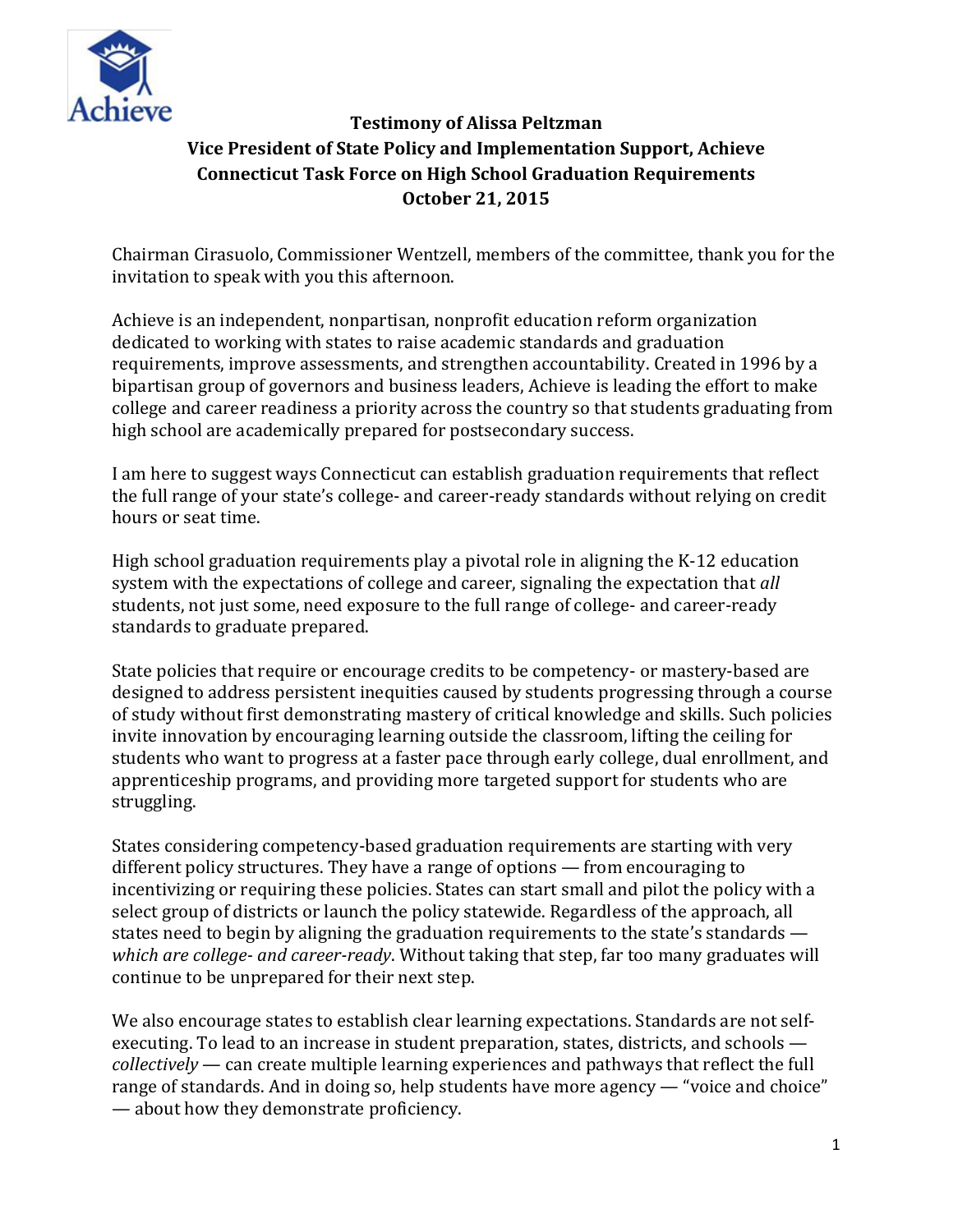Taking the vision further, formative assessment can become a meaningful part of the cycle of learning, enabling students to continue to learn until they reach proficiency. Students can no longer receive a D and move on to the next unit of study. Instead, they understand that they are "not yet proficient" and must continue working until they are able to demonstrate they are proficient. This means schools will need to provide students and their families clear information about where they are and what they need to do next. When data about student progress is made transparent to students and their families, accountability becomes an ongoing, embedded part of the system. Practically speaking, this means redesigning student- and school-level report cards.

Although more than 30 states have policies that *allow* local use of competency-based approaches to graduation requirements or credit determinations<sup>i</sup>, this flexibility has not yet led to widespread use. States may need to do more than just allow districts and schools to use competency-based approaches. Broadening the scale will also require states to provide districts and schools more guidance and support.

Implementing competency-based policies and practices requires significant professional learning and capacity building. States will need to identify guard rails for consistency, quality, and equity. Additionally, the effort, on any scale, will need to be bolstered by communications and change management support for principals, teachers, guidance counselors, parents, — and most importantly — to students themselves. In most states, however, this ground is not well tread.

I will outline several principles for you to consider:

- *Expect All Students, All Standards*
- *Clearly Define the Knowledge, Skills, and Practices*
- *Build Capacity of Educators and Instructional Leaders*
- *Establish the Level of Performance Expected and Calibrate*
- *Commit to Transparency and Continuous Improvement*

### *Expect All Students, All Standards*

Expose all students to the full range Connecticut's standards through courses and learning experiences. This is one of the most important ways you can help ensure that Connecticut's graduates will be academically prepared for their next steps after high school.

All high school graduates need a rigorous and broad curriculum that is grounded in the core academic disciplines but also consists of other subjects that are part of a well-rounded education. College- and career-ready expectations — *as defined in Connecticut's English language arts and math standards* — include the ability of students to communicate effectively in a variety of ways, work collaboratively, think critically, solve routine and nonroutine problems, and analyze information and data. The knowledge and skills needed to excel in academics, technical settings, and life overlap significantly, largely because these skills cannot be gained absent content — and content is not very useful without the skills necessary to transfer and use that knowledge in a range of settings.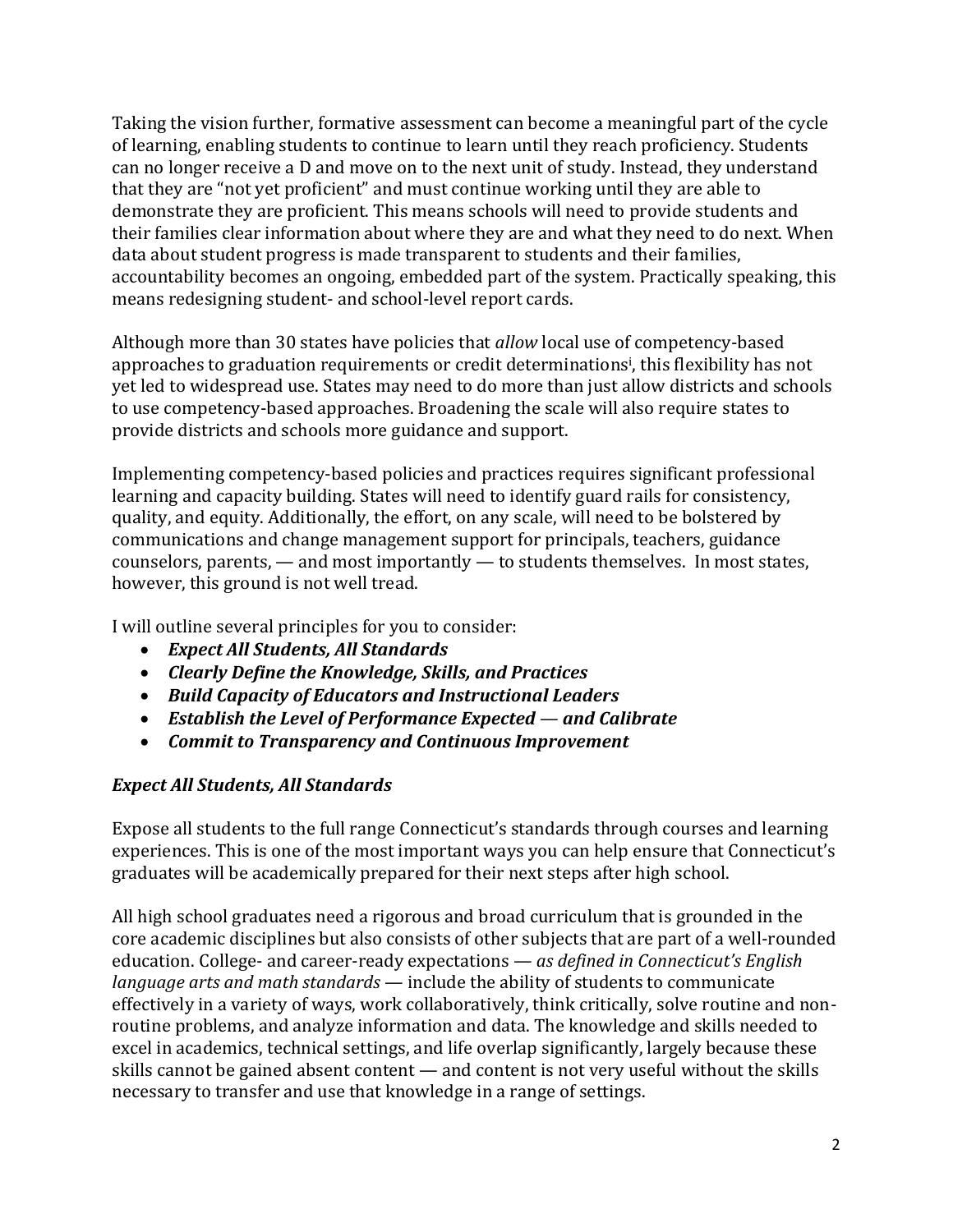#### *Clearly Define the Knowledge, Skills and Practices*

I am going to outline three broad approaches. All of these approaches tie graduation to competency on the full range of Connecticut's standards but use different mechanisms to define the requirements. These approaches are not mutually exclusive or exhaustive; Connecticut could also create a hybrid or new option.

One option is to tie graduation to *proficiency on the full set of Connecticut's standards*. This option replaces traditional course or credit requirements. Rather, students would have to demonstrate proficiency on the full range of standards to graduate. If you pursue this approach, I encourage you to provide extensive guidance and support for districts in how to ensure that all students receive exposure to and demonstrate proficiency on all standards. At a minimum, it will be important to curate and elevate exemplary instructional materials and assessment tasks and align public reporting and accountability to a new set of indicators to reflect this approach. The state will also need to craft additional guidance for how local districts determine that the intent of this policy has been met. For example, you may still require that students be engaged in mathematics and English language arts/literacy experiences throughout each year of their secondary school enrollment. Or, you may stipulate that students can demonstrate mastery through an approved set of choices (including traditional academic and career and technical education (CTE) courses, out-of-school experiences, or independent projects), but that they need to use a variety of these choices over time or they need to provide multiple forms of evidence. The statewide summative assessments can also be used to validate that graduates have received exposure to the full set of standards.

A second option is to tie graduation to *competency on a set of statewide college- and career-ready competencies that encompass the full set of the state's college- and career-ready standards*. This approach could be in addition to course or credit requirements that would not be based on seat time. For example, states may identify a set of learning experiences or develop a series of performance tasks around the competencies that students must complete to graduate.

The third option is to tie graduation to meeting *a threshold level of performance on an assessment or set of assessments that encompass the full set of the college- and careerready standards*. The intent is not to offer this as a traditional exit exam policy. Connecticut could pursue this option using one set of assessments or perhaps over time a menu of assessment options (e.g., a series of performance-based assessments or other demonstrations of learning across the year). The state would need to tackle a wide array of decisions to make to ensure that all assessments in the menu encompass the full range of the standards, including providing substantial guidance and resources to ensure alignment and quality for locally-developed assessments and demonstrations of learning. In this approach, you may continue to have traditional, course, and/or credit-based graduation requirements yet encourage, support, incentivize, or require them to be met through demonstrating competency on an assessment or series of assessments rather than seat time.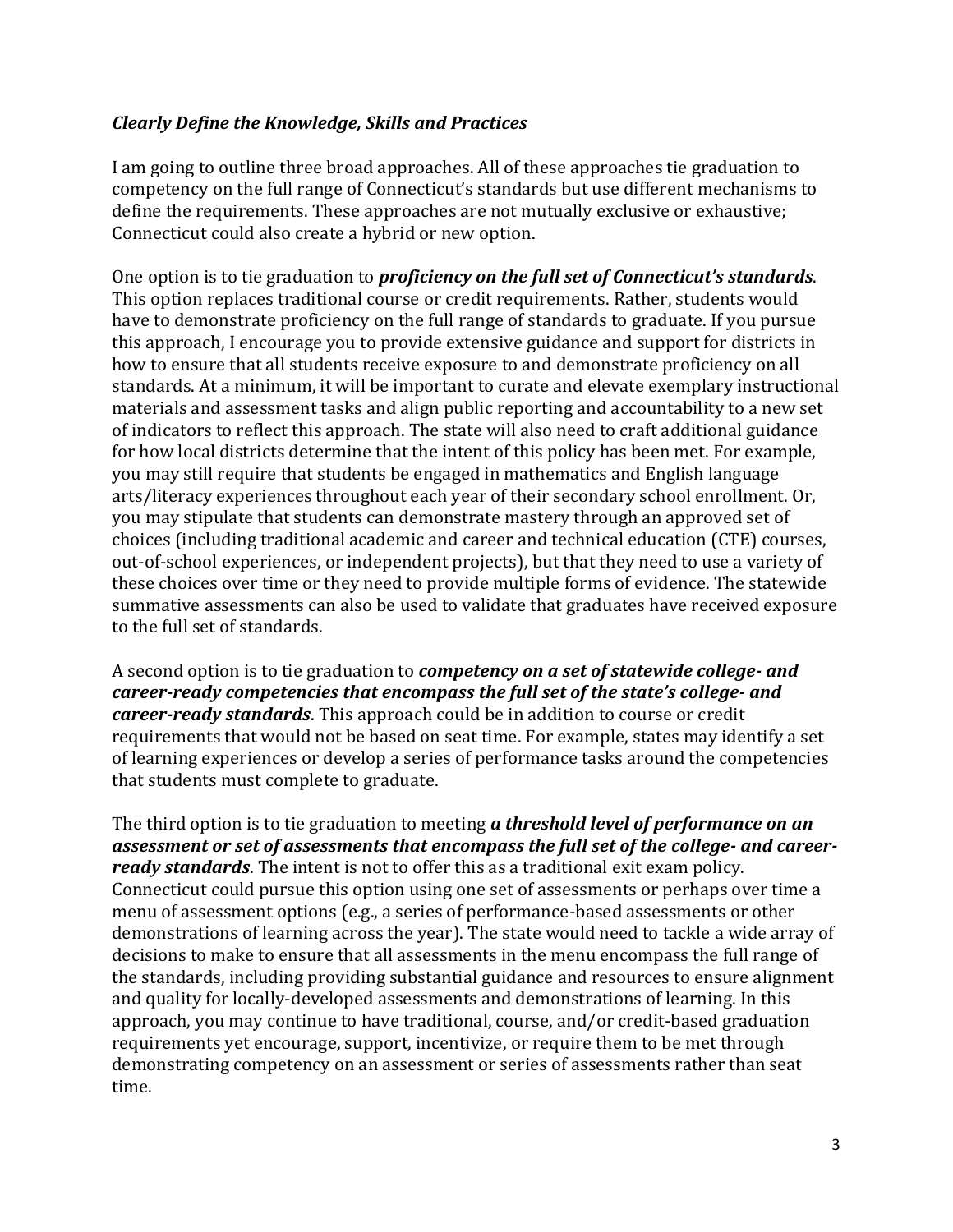### *Build Capacity of Educators and Instructional Leaders*

States and districts share the responsibility of deepening understanding of the knowledge, skills, and practices expected of all students. Connecticut could evaluate processes — at the state and local level — for identifying, selecting, adapting, or purchasing instructional resources. Likewise, Connecticut could create the space for educators to examine student work — in the context of the materials and tasks to strengthen their capacity. The same level of analysis and support would need to happen with regard to developing local assessments to elicit evidence that students have mastered the knowledge, skills, and practices embedded within the standards. Connecticut could facilitate groups of teachers working together to build curriculum-embedded performance assessment tasks that would capture the full set of the standards, and share them as exemplars for other educators to use in building assessments to validate mastery for awarding credit.

Building capacity with fidelity to Connecticut's standards will hinge on a clear, shared set of criteria and a common process for selecting, curating, and developing instructional materials and assessment. Ultimately, educators in Avon, Bridgeport, the Connecticut Technical High School System, and Deep River should all be using high-quality and aligned materials and assessments to prepare all students for postsecondary education, the military, and careers.

## *Establish the Level of Performance Expected* — *and Calibrate*

An important — but challenging — step for states is to build a shared understanding of the level of performance that is needed in evaluating student work — and ultimately for students to receive credit for courses or learning experiences. In the traditional educational environment, students can receive credit for courses by minimal grades that reflect students' average performance throughout the course. In a competency-based environment, however, students need to have achieved a solid level of performance on each set of standards to move ahead in their course of study. For equity and consistency, Connecticut would need to play a role to establish and help build a shared understanding of this level of performance. Connecticut will need a strategy for building educator capacity and calibration in scoring student work (e.g., projects, performance tasks, oral presentations, portfolios, research papers, work-based learning experiences, etc.). Connecticut could begin by facilitating conversations about the level of performance needed for graduates to be prepared to enter into postsecondary education and training without need for remediation. The Connecticut state college and universities — the twoyear, four-year, and technical systems — along with business and industry associations and representatives and the Connecticut Military Department should all be invited to the table. Although graduating students at a college- and career-ready level of performance is the goal, you will need to determine how to build toward this level of performance.

### *Commit to Transparency and Continuous Improvement*

States, districts, and schools — collectively — need to ensure that the system is transparent and responsive enough to give students clear signals about their progress. This also means